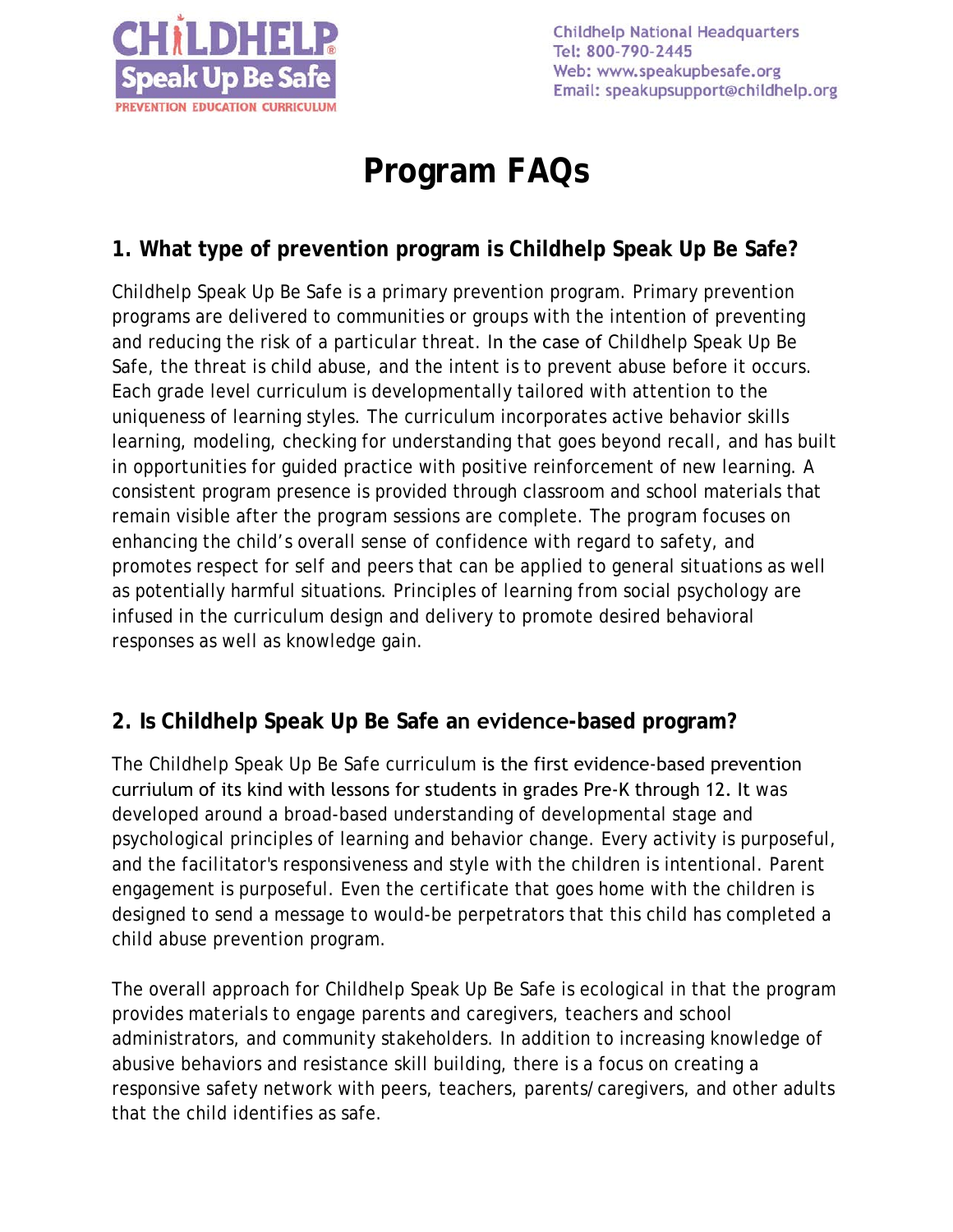

Children are provided integrated take-away items to engage their parents or caregivers and reinforce important concepts, including the five Childhelp Speak Up Be Safe safety rules. Knowledge-building information and reinforcing activities are available to facilitators through a learning management system (LMS). Clear evaluation standards are incorporated into the program design to provide further reinforcement of the program goal and a formal mechanism of feedback to inform program revisions and additions, and to build the evidence base of the program.

With the launch of the updated and expanded Pre-Kindergarten -  $12<sup>th</sup>$  grade curriculum in fall 2015, Childhelp is partnering with Arizona State University to evaluate and demonstrate the impact of the prevention education curriculum. [Reports about research results are available at www.childhelp.org/speakupbesafe/](https://www.childhelp.org/speakupbesafe/evaluation-results/) evaluation-results.

#### **3. What types of abuse does the program cover?**

Childhelp Speak Up Be Safe is a comprehensive prevention education curriculum addressing all types of child abuse – physical abuse, emotional abuse, sexual abuse, neglect, bullying, cyberbullying, and online predators.

#### **4. What grade levels does the program cover?**

Childhelp has provided child abuse prevention education for  $1<sup>st</sup>$  through  $6<sup>th</sup>$  grades for over 30 years, starting with Good Touch Bad Touch since 1983, which evolved into Childhelp Speak Up Be Safe in 2010. With the launch of the updated and expanded curriculum in fall 2015, Childhelp Speak Up Be Safe has offered comprehensive and developmentally appropriate lessons for Pre-Kindergarten through 12<sup>th</sup> grade.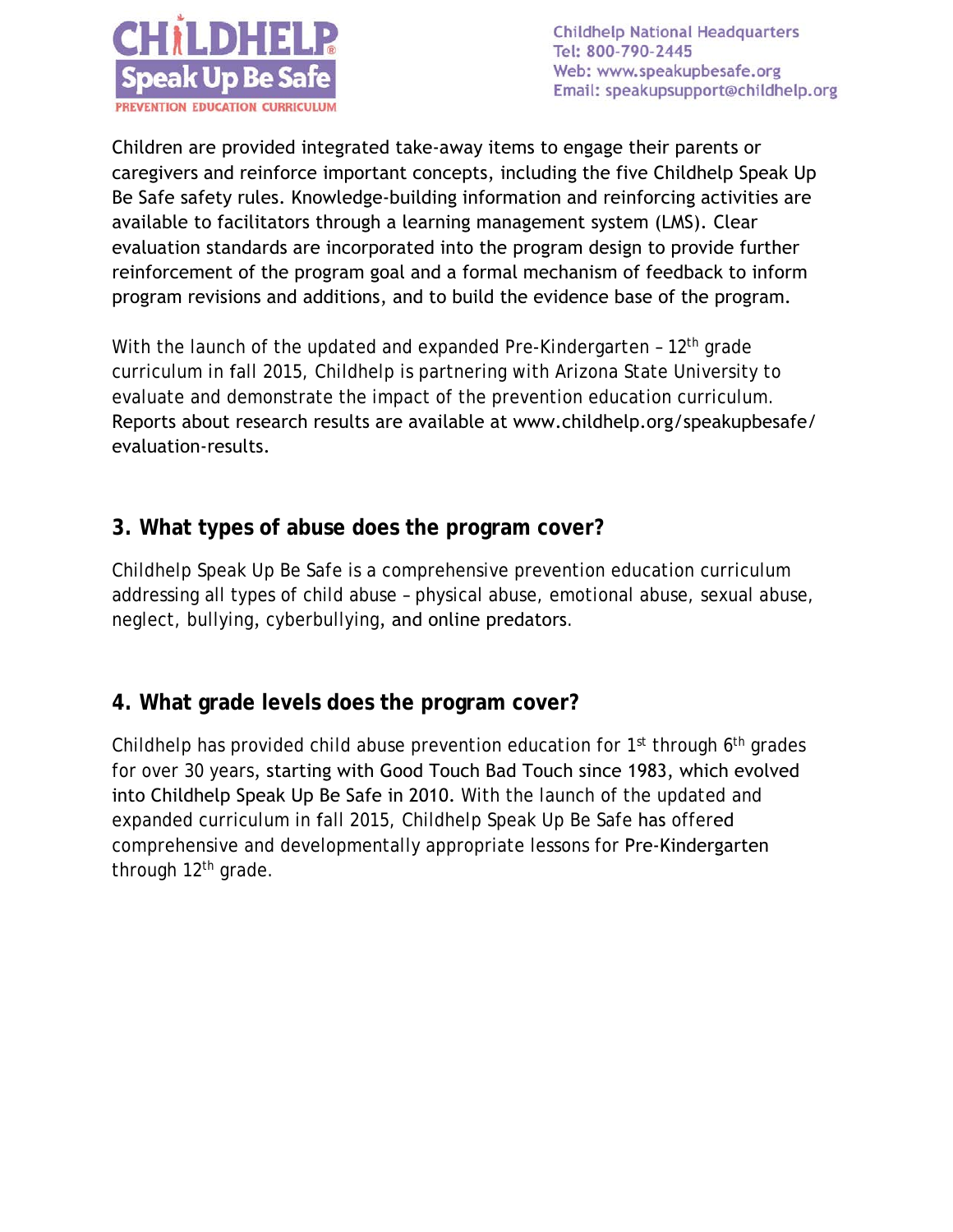

## **5. What training is available for facilitators?**

Childhelp requires that every person who intends to deliver Childhelp Speak Up Be Safe lessons is a certified facilitator. Facilitator training is available on demand via the LMS at [www.speakupbesafe.org](http://www.speakupbesafe.org/) and is included when a school, school district, or community organization purchases the curriculum.

Through several universal training modules, facilitators learn about the epidemic of child abuse, how prevention education is an effective solution, the role of the facilitator in delivering the curriculum, how to handle disclosures, the learning theories upon which lessons are based, and the structure of the facilitator guides and lessons. Facilitators then select the grade-level training modules relevant to the grade(s) they will be delivering. The grade-level modules include the big ideas of each lesson, developmental characteristics of the students, key terms introduced in the lessons, materials needed, and the reinforcement activities that can be delivered by the teacher or facilitator after or between the two lessons.

Depending on the number of grades a particular facilitator is delivering, the online training may take from approximately 2 to 4 hours total. Upon completion, the facilitator will complete a feedback survey, receive a certificate of completion, and gain full access to the LMS.

## **6. How often is facilitator training certification required?**

Facilitators are only required to complete the online training modules once, though they continue to have access to the training modules after certification if they would like a refresher on the topics at any time. Additionally, facilitators can complete the grade-level modules to be able to deliver the curriculum content to additional grades as needed.

## **7. Who can become a certified facilitator?**

A facilitator may be any adult approved by the school, school district, or organization that purchases the curriculum. Many schools identify a school counselor, nurse, psychologist, or teacher to deliver the curriculum, though community volunteers, such as PTA members or employees of partner organizations, such as child advocacy centers, may also be selected.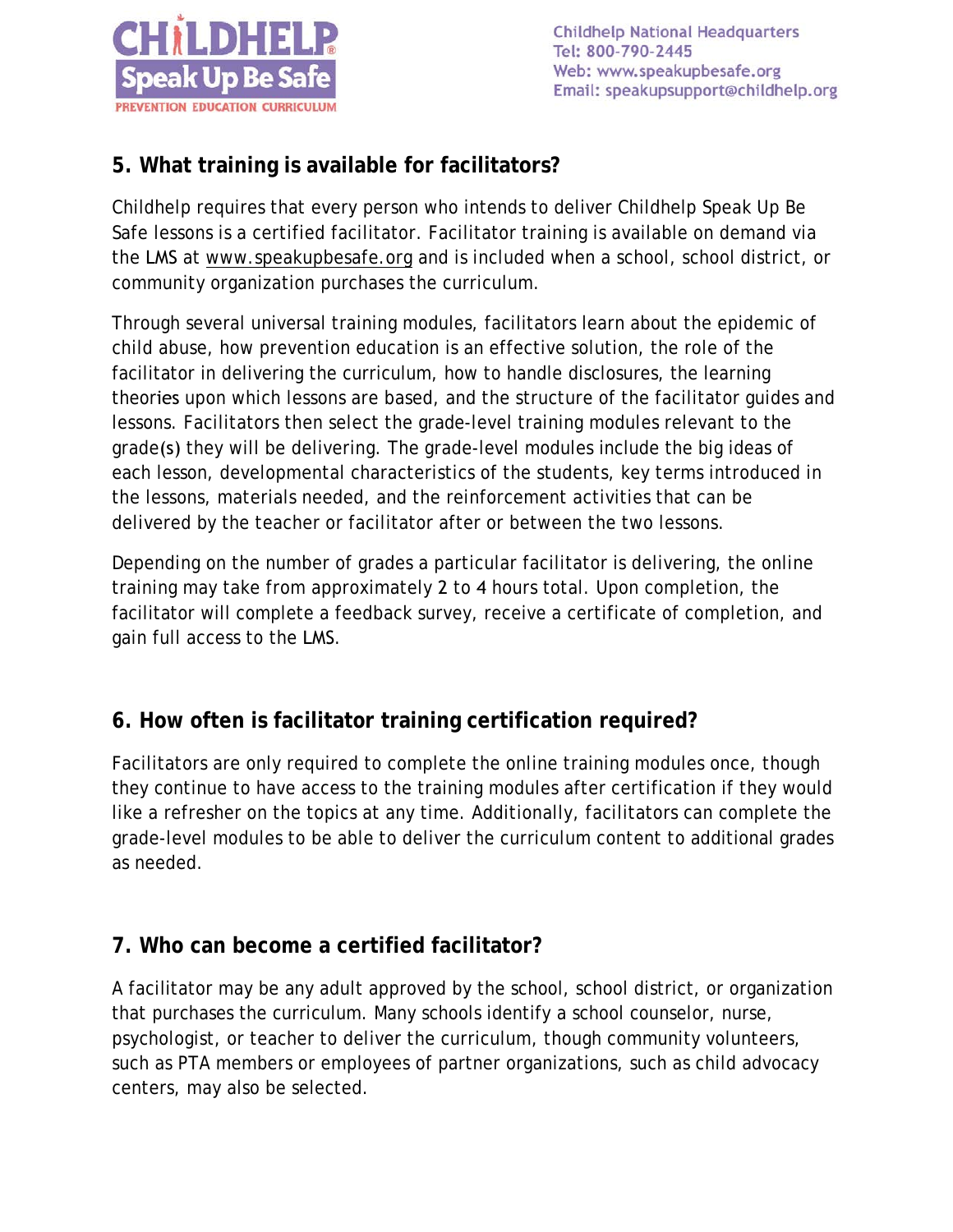

## **8. What is available in the Childhelp Speak Up Be Safe LMS?**

Once a school or organization has purchased the curriculum, facilitators complete the on-demand training in the Childhelp LMS. Once certified as facilitators, they have full access to the LMS, which includes all materials and supporting documentation needed to deliver the lessons, including optional parent consent/opt out forms to be distributed before each lesson, parent information sheets, student handouts or worksheets, teacher reinforcement activities, and certificates of completion for the students.

Facilitator guides for each grade level include two scripted lessons, ranging from 30-45 minutes each, facilitator preparation checklists for before and after each lesson, key terms, alignment to Common Core State Standards (as required by some states), select developmental characteristics of students at each grade level, teacher reinforcement activities, and lists of materials needed for each lesson.

Facilitators also have access to digital classroom presentations for student engagement. In the curriculum update of 2021, a PowerPoint package was added to allow seamless two-screen presentation that includes the classroom slides and the facilitator script.

The LMS also houses various resources for educators, like a mini-course about adapting lessons to the virtual classroom, a course about recognizing signs of abuse, fact sheets about various child abuse prevention topics, and much more.

## **9. Are the curriculum materials and take-away items available in Spanish?**

All curriculum materials in the LMS and those mailed to schools are available in Spanish. Facilitator training modules are presented in English, and have Spanish transcriptions available.

#### **10. Are parents or caregivers allowed in the classroom sessions?**

Parents are not allowed to sit in on sessions due to privacy and confidentiality concerns and the nature of the discussions amongs the children. Children are much more comfortable talking among their peers about the topics included in the